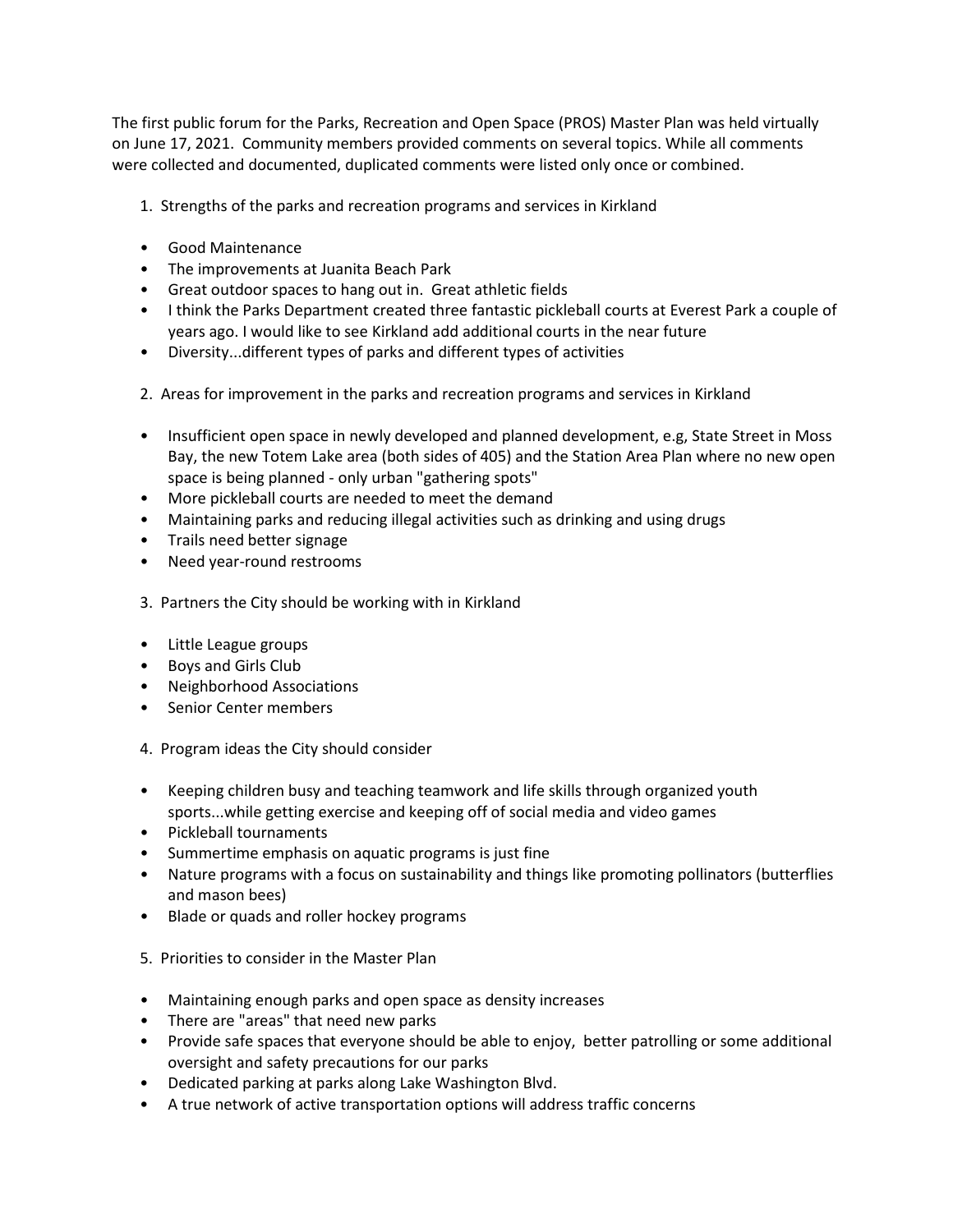- Keeping the Cross Kirkland Corridor "rustic" is more appropriate for the general population than a high intensity paved superhighway for high-speed biking which endangers pedestrians/strollers
- Accessibility of parks/programs, additional pickleball courts and land acquisition
- An active transportation network is designed for everyday users (not speedsters)
- Aerial people mover (like gondola) from 85th to downtown AND all up & down (in the air) above the existing trail system (old RR tracks) that would reduce vehicle traffic and help businesses
- 6. Amenities in Kirkland parks that may improve park experiences
- More pickleball facilities (the courts at Everest Park are always busy)
- Climbing walls
- Facilities for roller hockey
- Parks to serve high-density tall developments, e.g., Totem Lake and Stations Area
- Dog waste receptacles
- Increased access to restrooms and aquatics
- Lighted pickleball courts (minimum of 8 dedicated courts)
- Covered pickleball courts perhaps using school facilities
- Additional dog parks
- Covered play areas
- Indoor aquatic facility
- Lighted courts
- A little track for young bike riders
- Location for frisbee golf
- Network of safe routes to park facilities so that you can walk, or bicycle
- Current aquatic facilities are appropriate and effective. Expand the current capacity and don't invest in new facilities
- A bubble over the pool during winter
- More community gardens (pea patches)
- Nature gardens for education
- 7. Vision for parks and recreation programs and services in Kirkland
- Vision build capacity that scales appropriately with community growth
- Providing opportunity and access to all community members
- Creating capacity in parks and programs is the greatest long-range issue
- Protect and don't dismantle existing programs and traditions they provide
- Providing lighting in parks to add capacity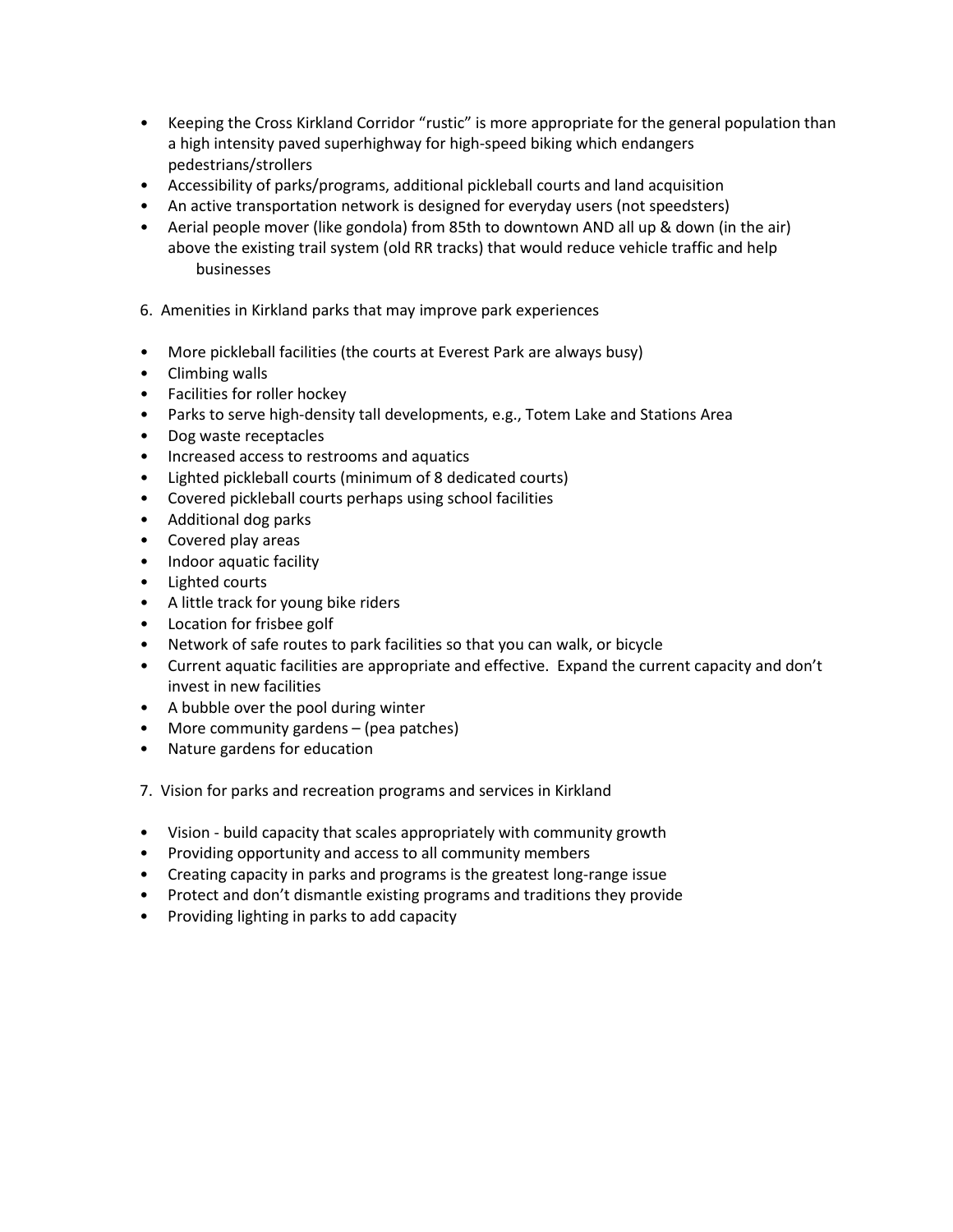## 8. Additional comments

- Wi-Fi in the park has no real value. The current offering is so restricted that it is not useful which makes sense because the Internet is so dangerous for many people
- Must confess I end up signing up for programs at Redmond more than Kirkland (despite being a Kirkland resident)
- Meet with King County to make a formal proposal to take over the old garbage dump site (Taylor Fields) and make a multi-use facility...similar to Grass Lawn Park in Redmond
- Acquiring Big Finn Hill Park would indeed be a useful effort
- Better signage to publicize trails
- Pickleball needs to be as distributed throughout the City just as tennis is. Suggest that pickleball be added to tennis rather than displace it
- I agree that pickleball is growing so fast and for all ages of players. There are tennis courts that could also be used as pickleball courts
- I suggest existing tennis courts be lined for pickleball so the courts can be used for either tennis or pickleball
- Security cameras in high traffic areas
- It would be helpful to have more recycling and trash cans in highly trafficked parks. After a busy weekend, the garbage at Houghton park is piled high. Also, add dog poop receptacles and security cameras or ways to ticket those who don't respect the rules or make parks unsafe for others
- The Kirkland Teen Union facility should not be gifted to a private organization (even a nonprofit) such as one that puts on plays to make money. Kirkland City should not be picking winning and losing organizations. There should be multiple play/musical producing groups in the City to give the City residents some choice
- Personal experience with security cameras has been negative (information they yield is very rarely valuable and they create an Orwellian feel that we should avoid)
- Kirkland City has a history of producing surveys that are carefully designed to obtain a particular result, e.g., the regular services "satisfaction" survey. Please find a new survey vendor and give them the freedom to find out what people actually think rather than reinforce the prevalent City staff view
- Low pollution lights for the parking lots at parks
- You can line tennis courts in a way that the pickleball court lines do not use the existing tennis net but instead require a portable pickleball net to be set up. This is the preferred way to add lines for pickleball to tennis courts
- Please preserve the natural grass on all baseball and softball fields, especially Lee Johnson Field and Everest Park. It is worth the expense because it makes the Kirkland recreation environment so precious
- I don't play baseball and my kids didn't play baseball past 4th grade. Natural grass is the playing surface of choice. Replacing with soccer fields at Crestwoods Park with artificial turf makes some sense because the fields are so poorly drained and get really beat up
- Parks needs to coordinate better with LWSD, e,g, the football field at Kirkland Middle School is unused wasted space and should be available to the community. After all, the baseball fields at Kirkland Middle School are used by Kirkland - why not the football field?
- Pickleball Best bang for the buck Least space requirement, low investment & maintenance versus the number of people served